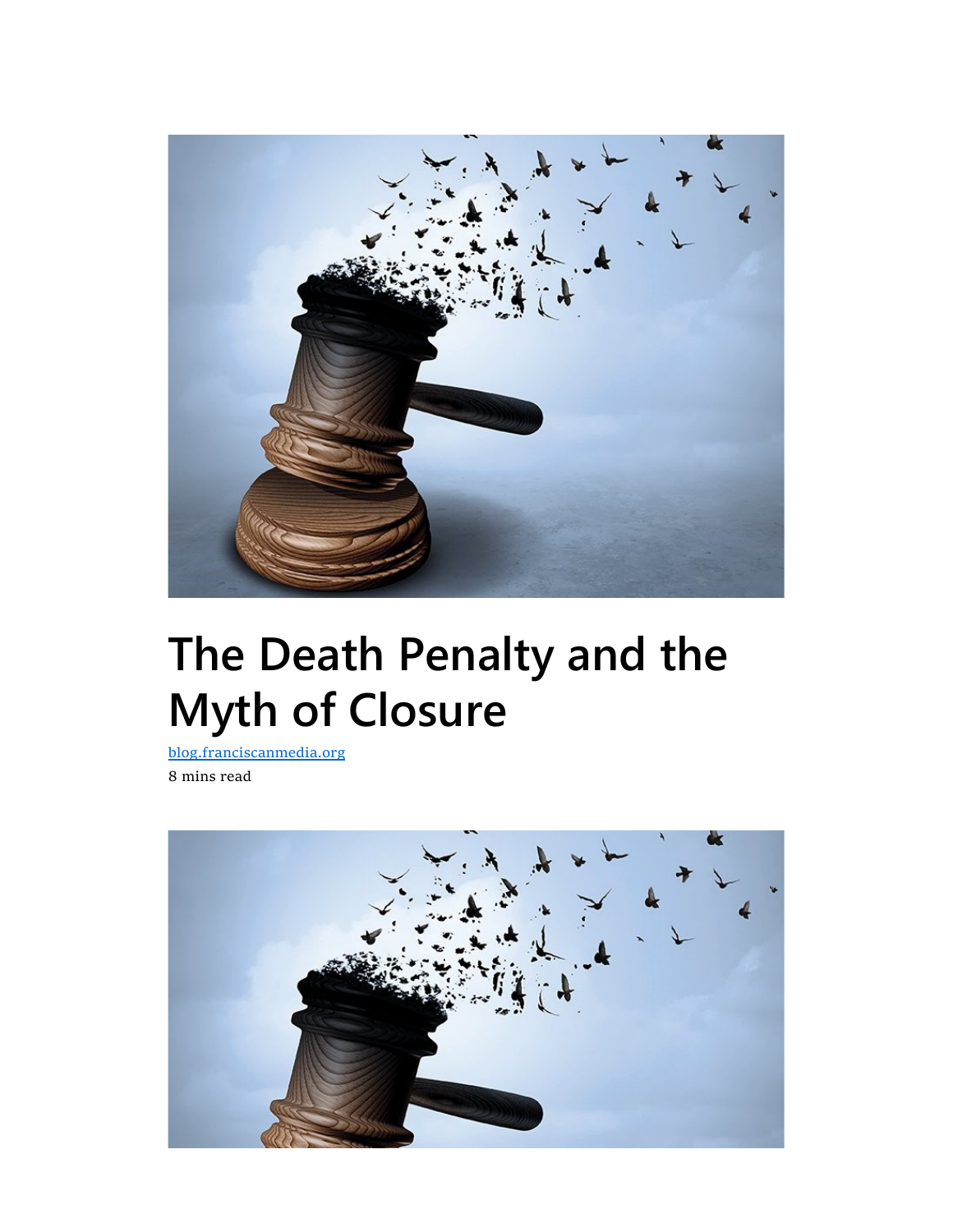

The death penalty has been with us for millennia. If you the time to read the Old Testament, you will find that the death penalty was widely accepted. We find in the word Exodus the justification invoked to this day to def he death penalty has been with us for millennia. If you take the time to read the Old Testament, you will find that the death penalty was widely accepted. We find in the words of executions: "You shall give life for life, eye for eye, tooth for tooth, hand for hand, foot for foot, burn for burn, wound for wound, stripe for stripe" (21:23–25).

This is known as Mosaic law and is an integral part of our legal system. And yet Jesus came to challenge it: "You have heard that it was said, 'An eye for an eye and a tooth for a tooth.' But I say to you, offer no resistance to one who is evil. When someone strikes you on [your] right cheek, turn the other one to him as well" (Mt 5:38–39).

What a truly radical notion! In the Old Testament, one sees that violence was a way of life, and execution was a primary tool for meting out justice. But Jesus sweeps that all away.

As with many things Jesus said, excuses have been made and qualifiers added: Love your enemy . . . except when he is a murderer. Then you are justified to kill him, a conclusion that sounds very much like Mosaic law.

## Desire for Vengeance Is Real

On the other hand, even if we accept Jesus' teaching, turning the other cheek is not that simple. I can't simply say, "Well, Patterson, you claim to be a Christian, so you must love your enemy and oppose the death penalty." I also understand the desire for vengeance.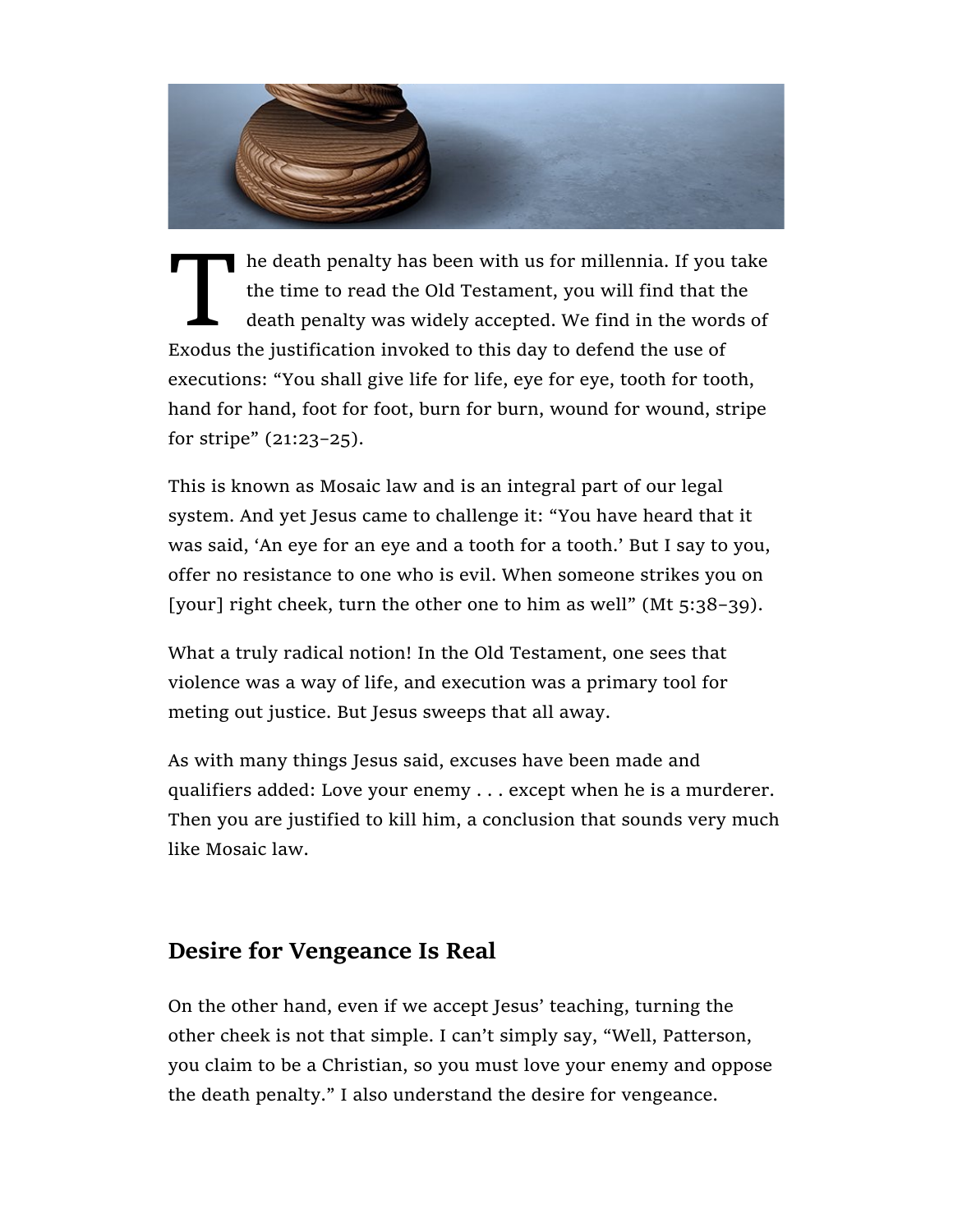Some years ago when I was an Army psychologist, I was tasked with evaluating a man arrested for beating his 3-month-old stepdaughter within an inch of her life on Christmas Eve. It had already been determined that the child suffered irreversible brain damage. As I was interviewing the man, I received a call from the pediatric ICU informing me she had also been blinded. I hung up and told this man that news. He shrugged his shoulders and said, "Oh, well."

In that moment, I wanted to jump across my desk, grab him by the throat, and beat him within an inch of his life! As I think about him almost 40 years later, I have the same feeling. I am not proud of that, but it also helps me to be sensitive to the feelings of survivors when it comes to discussions of the death penalty. It reminds me to be sensitive to survivors' need for justice and, possibly, vengeance.

To forgive means I also have to face all my rage and anger, all my thoughts of vengeance. We

can't sidestep the emotions."

#### Tweet this

Many justifications for executions set aside the language of Mosaic law and focus on possible benefits for the surviving family. One doesn't so much hear the word vengeance in such discussions, but one does hear the word closure. A common justification for the death penalty is that it provides closure for the family.

When Boston Marathon bomber Dzhokhar Tsarnaev was sentenced to death, the mayor of Boston expressed the hope that "this verdict provides a small amount of closure." Similarly, when the decision was made to allow survivors of the Oklahoma City bombing to witness the execution of Timothy McVeigh, Attorney General John Ashcroft stated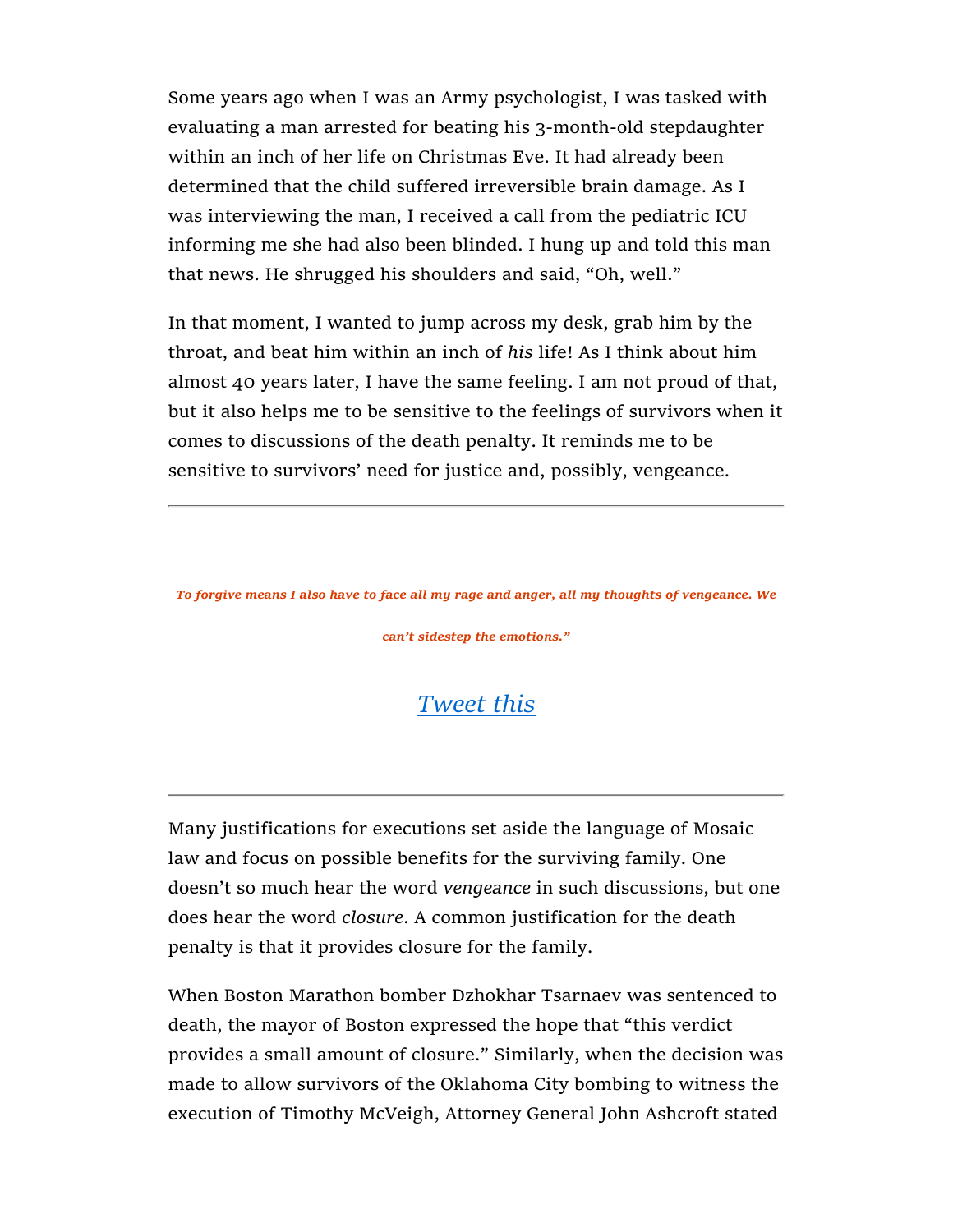that he hoped the execution would help survivors "meet their need to close this chapter in their lives."

Whether executions provide closure depends on what we mean by that word. For most of us, closure implies a completion or conclusion. When a corporation announces store closures, that means those stores are no longer operational. So, in discussing the process of grief and trauma, closure would seem to imply a conclusion—the suggestion that there is an end point to grieving.

This expectation of closure is sometimes supported within a person's social network. At this time, I am counseling several parents of children who committed suicide. All have commented on encountering, either directly or indirectly, the message "Aren't you over it by now?"

Think for a moment of the people in your life you have lost. Are you no longer grieving? If I think of loved ones who are gone, I become aware that I may be grieving those losses for the rest of my days. My grief may not be as intense as it was at the time of the loss. But reminders of someone's absence in my life help me see that grief goes on, that there is no closure in the sense of conclusion to my grief. There's no point at which I dust myself off and say, "OK, I'm done missing that person."

#### The Myth of Closure

In her book Closure: The Rush to End Grief and What It Costs Us, Professor Nancy Berns makes the compelling argument that the concept of closure has emerged within a political context to justify the death penalty and as a "made-up concept: a frame used to explain how we respond to loss." It has become such a common word in discussions about grief that people assume it exists and is within their reach. In fact, its prevalence reflects the hope we all have that we can heal from the devastation of tragedy and trauma.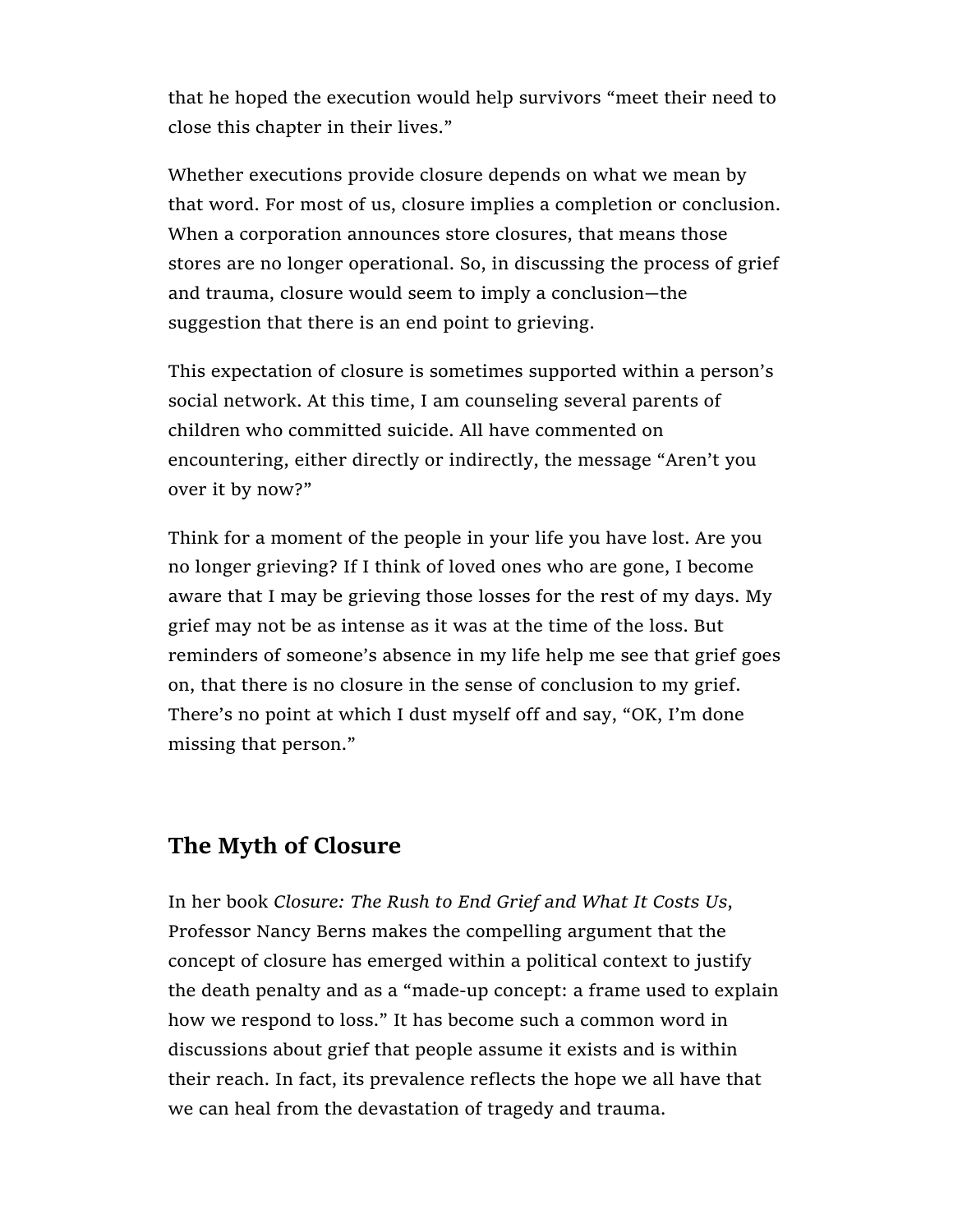For some, closure means the conclusion to a very public process of crime, arrest, trial, and multiple appeals. Anecdotal evidence suggests that indeed the execution provides that sense of closure. But the word closure also implies healing and completion. Evidence suggests that not only does the death penalty not facilitate healing but, in fact, may interfere with it.

In his 2007 study of families of murder victims, Scott Velum found that only 2.5 percent indicated a strong sense of closure resulted from the execution of the murderer. A study published in the Marquette Law Review compared survivors' reactions in Minnesota and Texas. Killers in Minnesota were sentenced to life imprisonment, an outcome that was experienced as satisfying by survivors. Texas survivors were less satisfied by death penalty verdicts, in large part because of the prolonged appeals process.

As Bill and Denise Richards, parents of a 9-year-old boy killed in the Boston Marathon bombings, wrote in the Boston Globe, asking that the government not seek the death penalty, "The continued pursuit of that punishment could bring years of appeals and prolong the most painful day of our lives."

Jody Madeira worked with and studied survivors of the Oklahoma City bombings. In her book Killing McVeigh: The Death Penalty and the Myth of Closure, she noted that Timothy McVeigh's execution did not provide the kind of closure some survivors may have hoped for. As one survivor noted, "There won't be closure till I am dead."



# The Path to Healing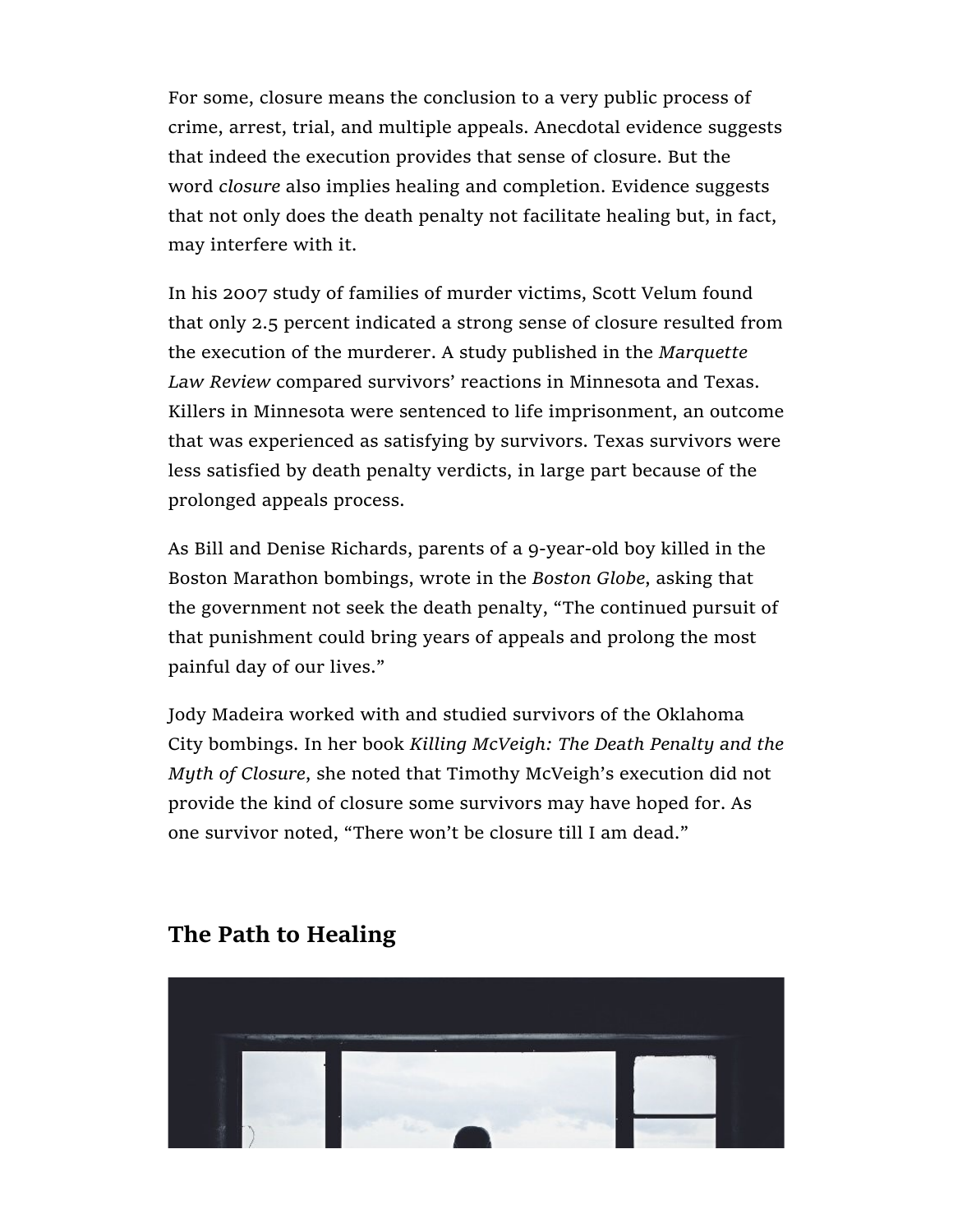

Are survivors then simply left in anguish, or is some form of healing possible? Perhaps rather than talking about closure, we should be talking about healing.

Sociologist Loren Toussaint suggests that healing is possible through the process of forgiveness. Madeira agrees that forgiveness can help but argues that it is not the only path to healing. This is a delicate topic that must be approached carefully and without judgment. Forgiveness can indeed help survivors heal, but it isn't that simple. Forgiveness is a process, one that can last a lifetime.

First, let's be clear on what forgiveness isn't. Forgiveness does not mean condoning—a distinction relevant to people dealing with someone on death row. Forgiveness does not minimize what was done. The bombings in Boston will never be acceptable. The 9/11 attacks can never be dismissed in terms of the personal trauma. The murder of a loved one will never be OK. After all, the God of my understanding is indeed a God of mercy, but also a God of justice.

Then there is the common phrase forgive and forget. Not only is that often not possible, but in some cases it's not a good idea. If someone has assaulted me, I may need to forgive that person, but it may not be a good idea for me to invite him or her over for dinner. That person may have no remorse and might assault me again.

The first step in forgiving is making the decision to forgive. The important thing to realize in making this decision is that the person who will benefit most from forgiving is the forgiver. Forgiving frees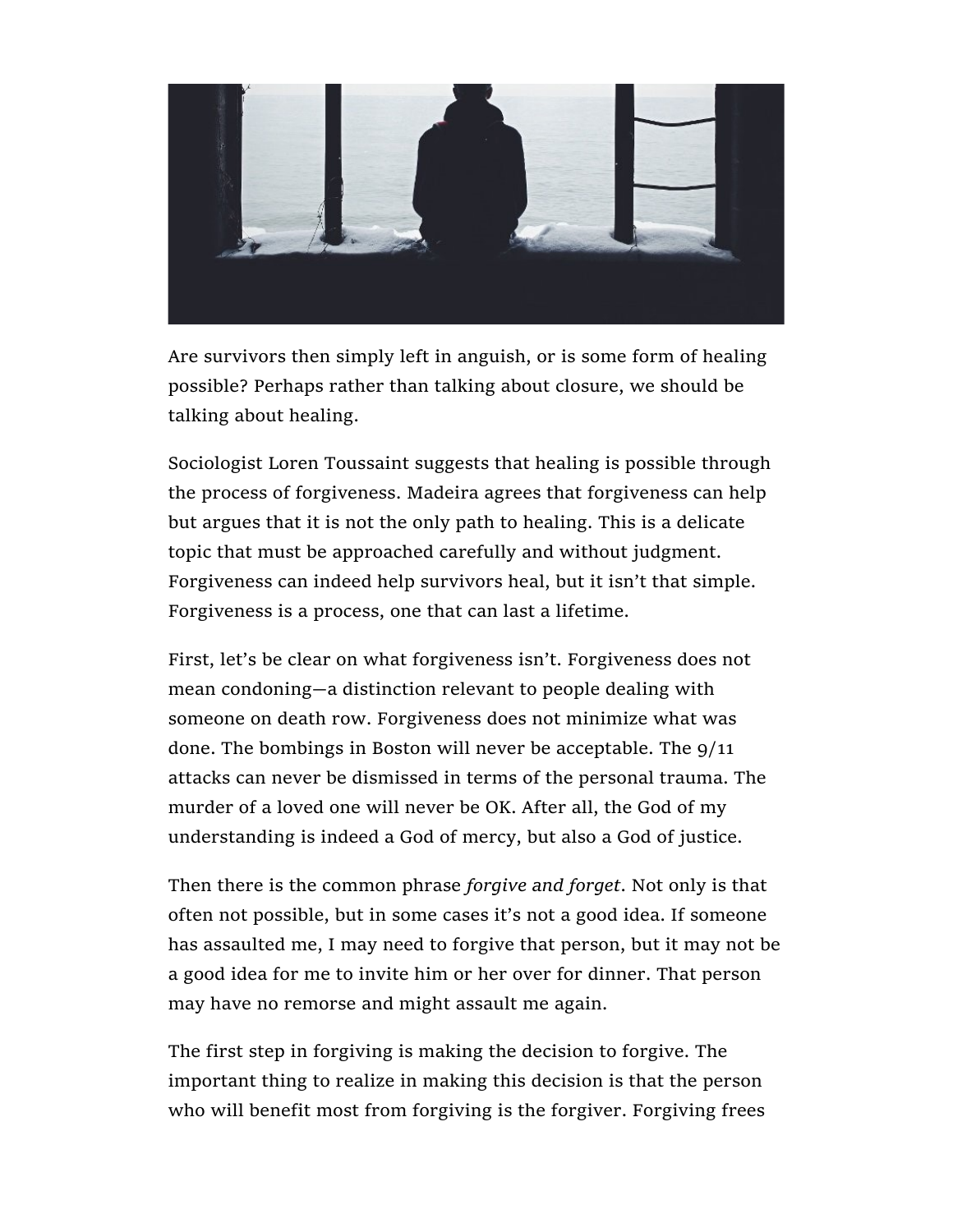the forgiver from all the negative venom of hatred and resentment. Essentially, to forgive is to reclaim power from the forgiven. Professor Madeira quotes Oklahoma City bombing survivor Bud Welch as saying about forgiving Timothy McVeigh: "I was the one that got relief from all this pain . . . and it wasn't about McVeigh."

Sometimes we confuse forgiveness with reconnecting with someone in a loving way. That reconnecting is a decision that I may make after I have forgiven. I also have the option of not having the offender in my life. In other words, to forgive doesn't necessarily mean to reconcile with someone.

To forgive means I also have to face all my rage and anger, all my thoughts of vengeance. We can't sidestep the emotions. I have sat with some people who experienced tragedy or trauma and afterwards stated, rather flatly, "I've forgiven that person," without any acknowledgment of the pain inflicted by that person. This to me is an intellectual exercise, not an experience of true forgiveness.

## Learning to Walk with the Pain

In exploring alternatives to the prevalent concept of closure, we also need to broaden our understanding of grief. The concept of closure may have its roots in Elisabeth Kübler-Ross' famous five stages of dying. That theory has been broadened to include grief. The fifth stage is acceptance. Like closure, this notion has many meanings.

What does it mean to accept the death of a loved one? Again, some kind of finality is suggested, a sort of conclusion to the grieving. I have sat with persons who judged themselves because they did not feel they were finished grieving. Others had well-meaning friends and relatives suggest they should be "over it by now" or that they hadn't "accepted" the death because they were still grieving.

Over the years I have dealt with many people who came to see me because someone else was concerned about them or, more often,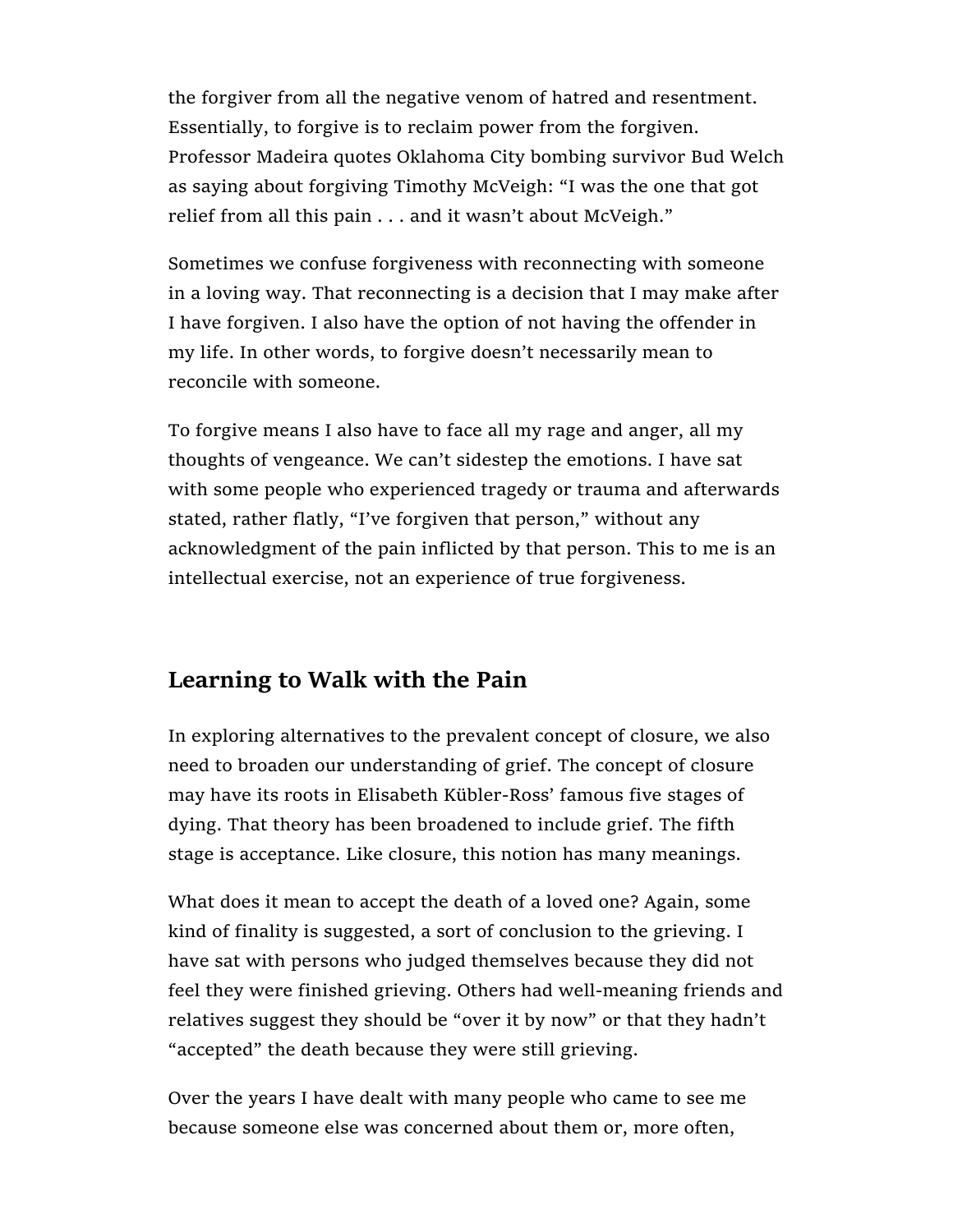because they themselves questioned whether they were grieving correctly.

I recall one beautiful woman who came to see me after the death of her husband of 50-plus years. She was concerned whether she was grieving correctly. She stated that well-meaning friends had given her a stack of books on grieving. Not wanting to disappoint anyone, she read them all. When I asked what she thought after all that reading, she told me: "I'm completely confused. They contradict one another."

Forgiveness does not mean condoning. Forgiveness does not minimize what was done."

# Tweet this

So what did I do? I gave her a book to read! Only it wasn't an edition of Grieving for Dummies. It was C.S. Lewis' A Grief Observed, his journal written the first year after the death of his beloved wife, Joy. The book has no easy answers, and, at its conclusion, it is clear that Lewis will continue to grieve. There is no nice, clean ending. No closure. Only Lewis trying to learn to walk with the pain.

In dealing with losses in my own life, what works for me is to view grieving as a process of learning to walk with the pain. This suggests that, because of a particular loss, my life is changed forever. I am challenged to find a way to move forward living my life as well as possible while at the same time carrying the loss. This is especially true for those who've lost a loved one through some criminal act, be it murder or terrorism.

To learn to walk with the pain has several facets. One is to make the decision not to let the trauma define the loved one's life. It is to affirm that I will not be known as the parent of that girl or boy who